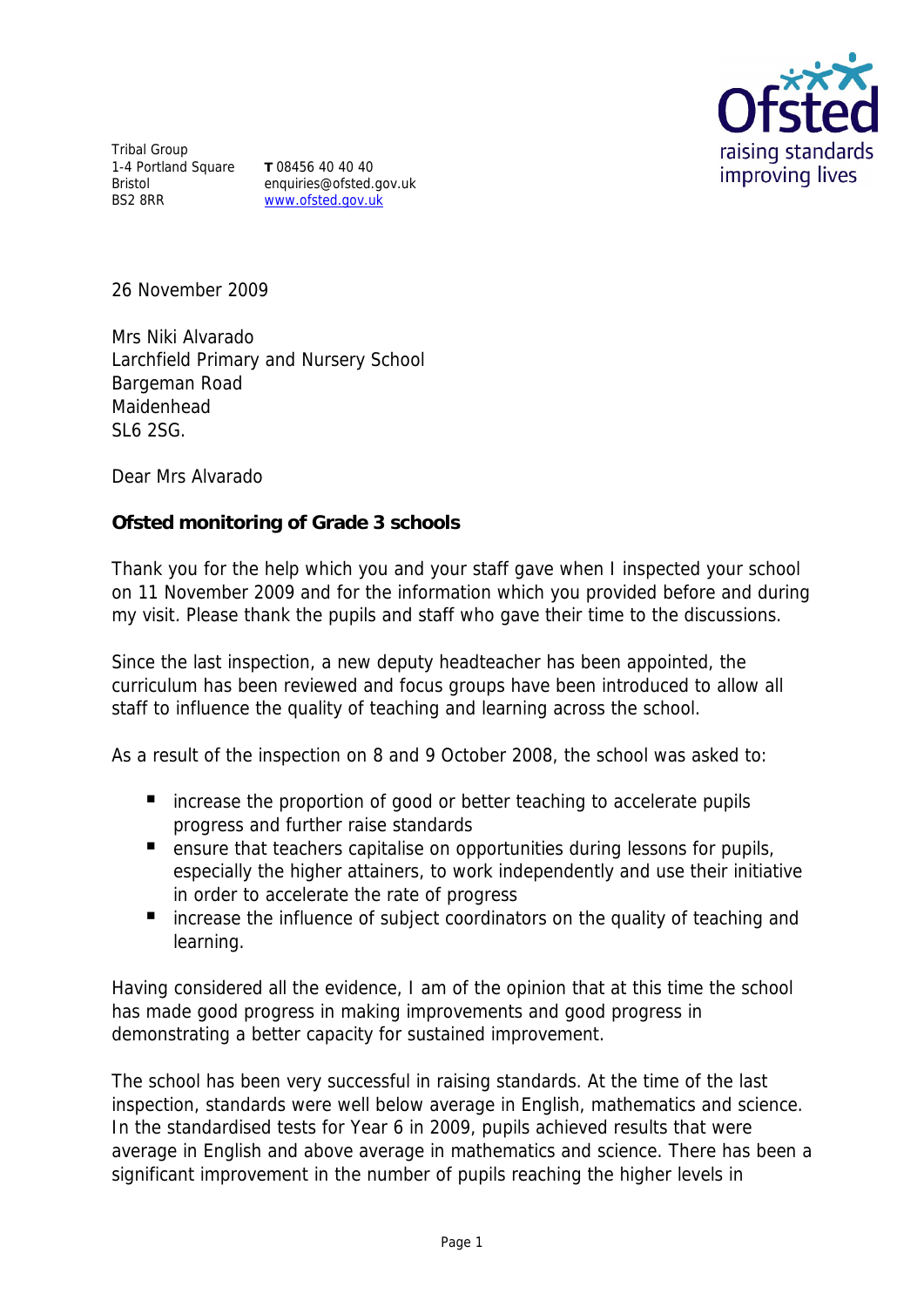

English, mathematics and science at Key Stage 2, particularly in mathematics. Results in reading have improved considerably but standards in writing remain low. Senior and middle leaders have rightly prioritised this as an area for further improvement. The school aims to achieve a greater consistency in the rate of progress made by pupils. The vast majority of pupils make the expected progress but a legacy of staff turbulence and inconsistencies in the quality of teaching have created gaps in the knowledge and understanding of pupils in Years 4, 5 and 6. The school has worked in close partnership with local authority consultants and there is now a sharper focus on using assessment to improve the quality of pupils' learning in English and mathematics. Rigorous systems to monitor and track pupils' progress identify underachievement and the information is used very effectively to plan extensive intervention for targeted pupils.

Although the school has been very successful in raising standards, progress in making improvements is not outstanding because teaching and learning is not consistently good across the school. The headteacher has a very accurate understanding of the strengths and weaknesses of the staff and places a high priority on professional development and accountability. A thorough programme of lessons observations, work scrutiny and review by middle leaders is used to improve the quality of teaching. Where lessons fall below an acceptable level, a support plan is put in place to ensure that teachers understand what they need to do to improve. Coaching and mentoring are being used well to disseminate the features of outstanding practice. The best teaching involves pupils in their own learning and is supported by constructive feedback through the use of meaningful dialogue in class or detailed marking of work. Pupils make good progress in lessons where teacher expectations are high and teaching assistants are deployed to move pupils' learning on as well as providing the teacher with support. The school recognises that there is more work to be done to make sure that pupils in all years are provided with teaching that consistently challenges all learners, especially the higher attainers, and that pupils clearly understand what they need to do to improve to reach their targets.

The school is in a good position to sustain the improvements made since the previous inspection because leadership and management have been strengthened at all levels. The dedicated headteacher has an accurate and realistic understanding of the school's strengths and areas requiring improvement. The appointment of a deputy headteacher in April 2009 as a strong role model and the introduction of focus groups have strengthened the capacity of middle leaders to contribute to curriculum development and influence the quality of learning across the school. The enthusiastic and committed middle managers express confidence in the improvements and demonstrate their capacity to make them work.